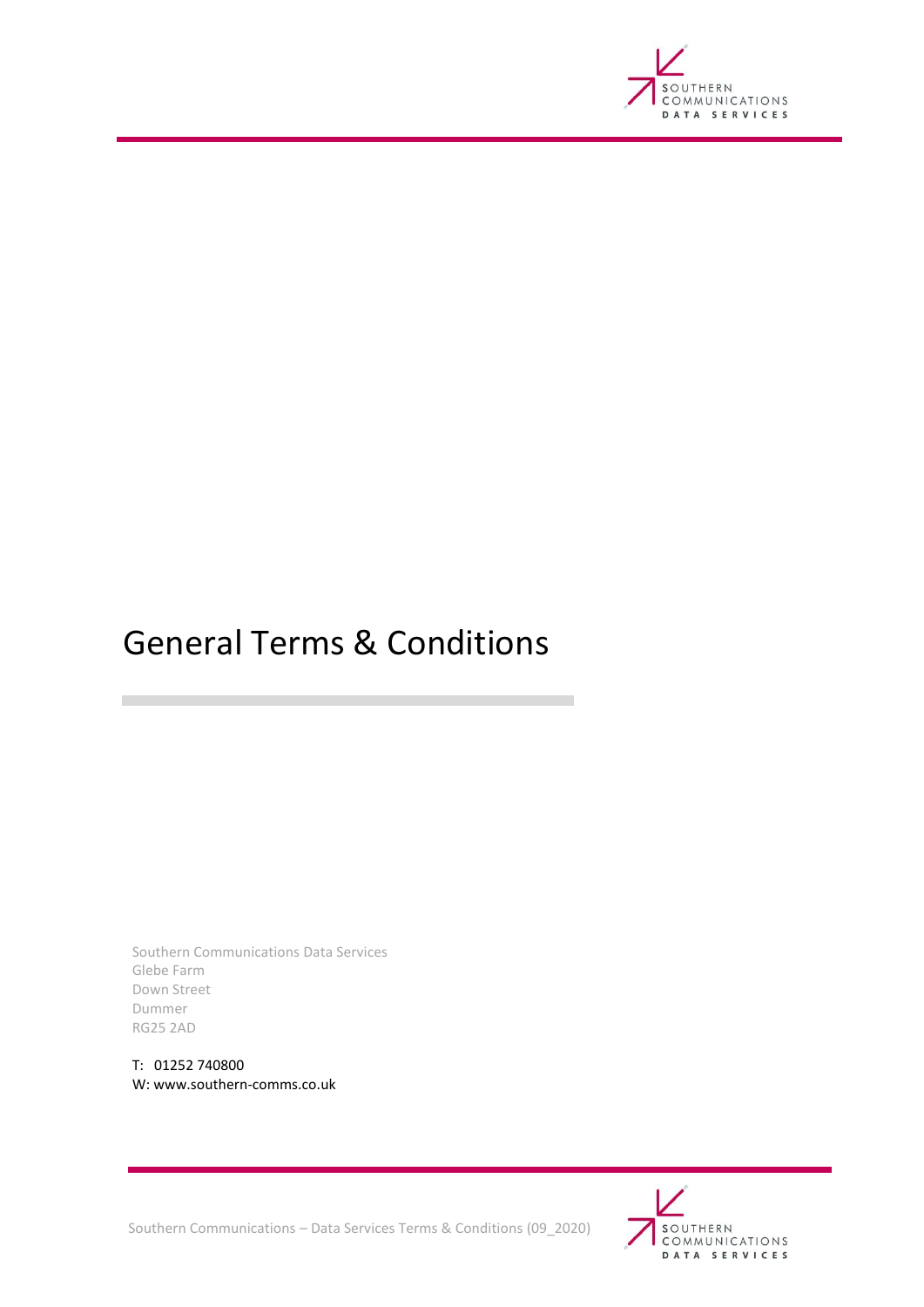

# Contents

| 2. |  |  |
|----|--|--|
| 3. |  |  |
|    |  |  |
|    |  |  |
|    |  |  |
| 7. |  |  |
|    |  |  |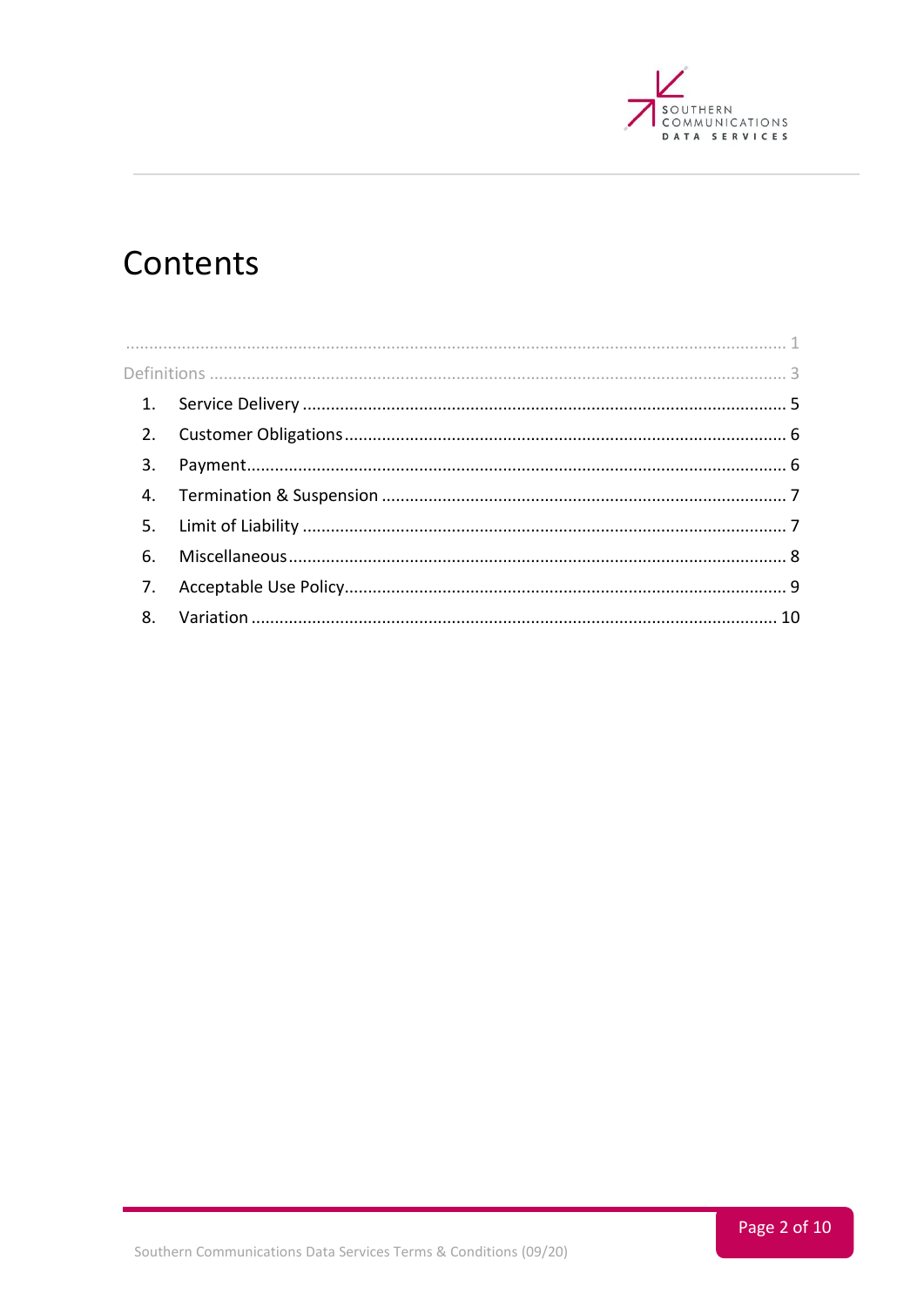

# <span id="page-2-0"></span>**Definitions**

In these Conditions unless otherwise stated:

"Acceptable Use Policy" means the policies set out by SCL-DS relating to the use of the Service, as may be amended from time to time

"Additional Charges" means any charges payable to SCL-DS for services not included in the Service Order;

"Agreement" means any contract for the provision of Services by SCL-DS to the Customer;

"Charges" means the charges payable by the Customer for the provision of the Services which may vary from time to time;

"Company or SCL-DS" means Southern Communications Data Services Limited, a company registered in England and Wales under number 03265174 whose registered office is currently situated at Glebe Farm, Down Street, Dummer RG25 2AD;

"Customer" an organisation or individual that has ordered a Service, or Services, from SCL-DS.

"Customer Order" means the signed Order Form for the Service or other such forms that are accepted by SCL-DS.

"Commencement Date" means the date upon which SCL-DS confirms acceptance of the Customer's offer to pay for the Services in accordance with these Conditions;

"Data Traffic Allowance" a pre agreed monthly data upload/download allowance included in the cost of the Service. Usage over this limit will be charged at the then present agreed over usage charge.

"Duration" is the period commencing on the Commencement Date and expiring on the date the Agreement is terminated in accordance with Clauses 26-29 of these Conditions;

"Equipment" means any equipment, device, software or other tangible material supplied by SCL-DS as part of the Service;

"Initial Term" means a minimum period of 12 months form the Commencement Date unless otherwise stated in the Customer Order.

"Intellectual Property Rights" means all or any registered or unregistered intellectual property rights in any part of the world, including but not limited to patents, design rights, copyrights, topographical rights, know-how, rights in inventions and ideas and rights to confidence together with any right to apply for any such intellectual property rights and the benefit of any applications for any such intellectual property rights;

"Service Order" means a request made by the Customer to SCL-DS for Services to be supplied subject to these Conditions;

"Renewal Date" the date at which the Initial Term ends.

"Renewal Term" is the minimum renewal period after the expiry of the Initial Term.

"Service" means the product or service ordered by the customer via a Customer Order and provided by SCL-DS.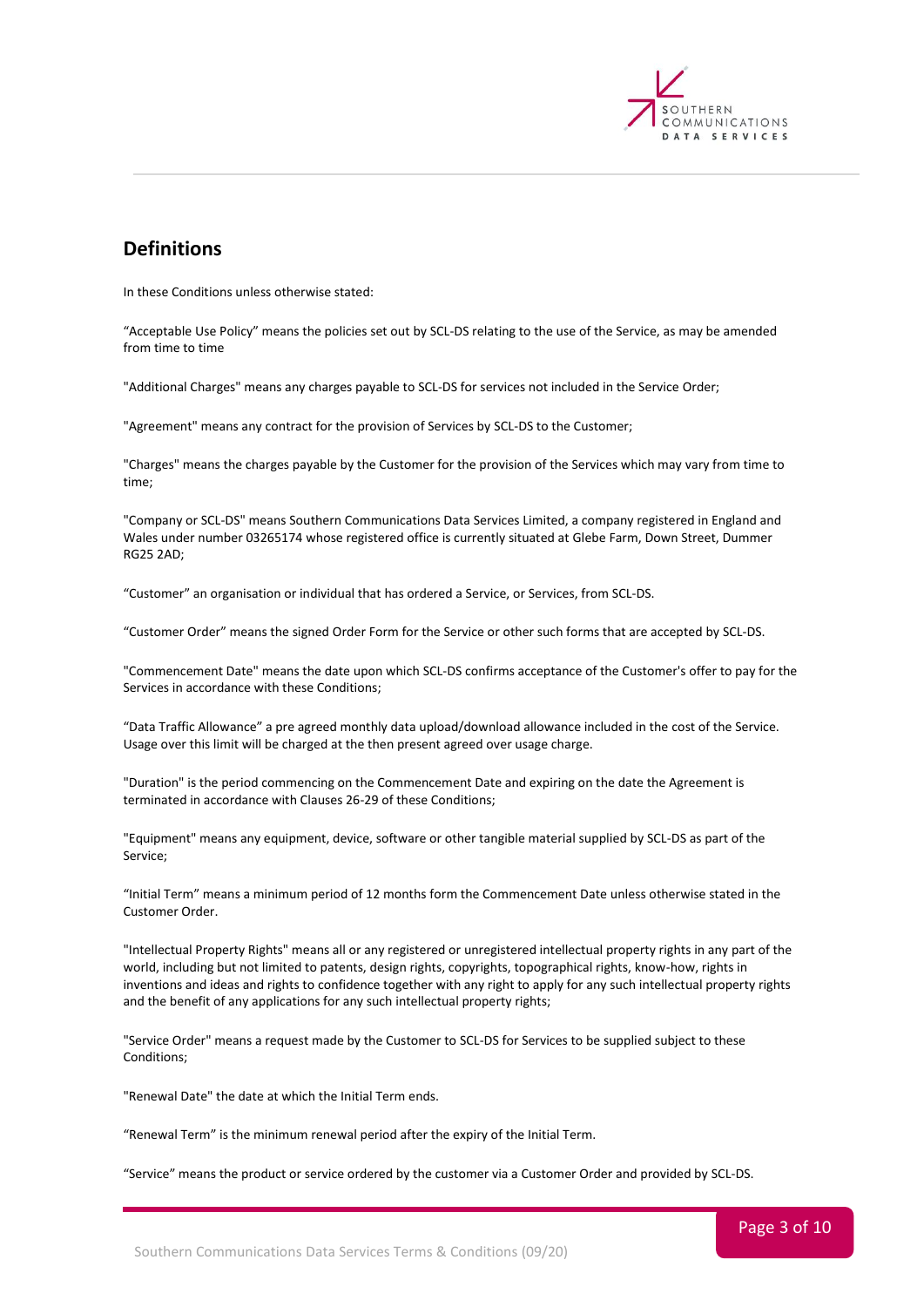

"Service Commencement Date" means the date at which the service is available for the customer for use.

"Working Day" means a day other than a Saturday or Sunday on which the Clearing Banks in the United Kingdom are open to the public for the transaction of business.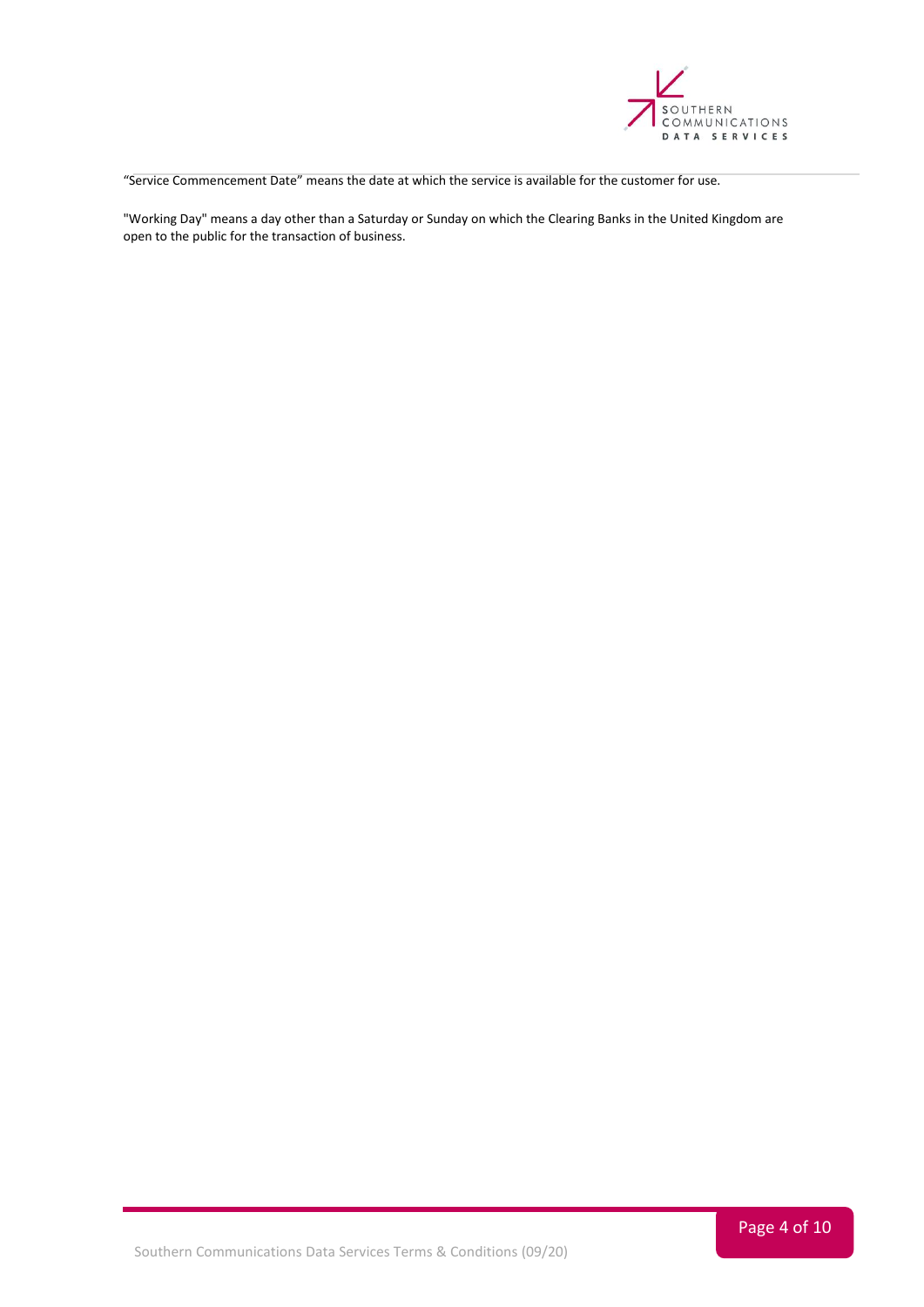

#### <span id="page-4-0"></span>**1. Service Delivery**

- 1.1. Southern Communications Data Services Ltd (SCL-DS) shall provide the Service on the Terms and Conditions and duration set out in this Agreement.
- 1.2. The Initial Term shall commence on the Service Commencement Date.
- 1.3. At the expiration of the Initial Term the agreement shall automatically renew for the minimum of the Renewal Term documented in the Order Form unless and until the Customer gives 3 months written notice of termination prior to renewal date. Cease charges will be raised where applicable.
- 1.4. SCL-DS shall use reasonable commercial endeavours to supply the Services to the Customer as soon as reasonably practicable and in line with expected delivery dates. SCL-DS shall inform the Customer of any delay in the delivery of the Services as soon as reasonably practicable.
- 1.5. In consideration for the provision of Service the customer agrees to pay all charge in accordance with clause 3.
- 1.6. For larger and more complex orders SCL-DS will create a phased delivery schedule in a written Statement of Works. Each phase will have a separate Commencement Date and billing cycle. The Commencement date for the entire Service set out in the Order Form shall be deemed to be the Commencement Date of the last phase of the Order to be delivered, at which time whole order can be normalised onto a single billing cycle.
- 1.7. SCL-DS does not give any warranties in connection with the provision of goods supplied by a third party for the provision of the Services but shall, if applicable, assign to the Customer the benefit of any license, warranty, guarantee or indemnity given by the third party supplying any Equipment to SCL-DS.
- 1.8. Software, Firewall Licences and other device licences will only be renewed upon payment of renewal invoice.
- 1.9. Domain name renewals will be invoiced up to two months prior to the renewal date and will not be renewed unless full payment has been received by SCL-DS.
- 1.10. Where a Tail Circuit is required for the delivery of a Company Service the Customer accepts that the Tail Circuit will be provided by a third party carrier and will be subject to the Terms and Conditions and Service Level Agreements given by the provider including but not limited to any rights, remedies and credits given by the provider.
- 1.11. The Customer agrees that Tail Services are subject to survey and may incur additional delivery charges. In this circumstance the Customer will have the right to cancel the Service or accept the additional delivery charge in its entirety.
- 1.12. Where Services are provided with a Data Traffic Allowance SCL-DS shall monitor such usage, and where in any one calendar month such usage exceeds the Allowance, SCL-DS shall retain the right to levy additional Charges at the prevailing rate for additional Data Traffic.
- 1.13. Where a Service is provided on an unlimited usage basis SCL-DS reserves the right to monitor usage and where such usage is deemed to be excessive to either a) restrict the Services in such a way as to reduce any excessive usage or b) recommend an upgrade to a more appropriate Service for the historical usage c) terminate the Customer's Service. In all cases SCL-DS reserves the right to levy additional Charges for the excessive data usage.
- 1.14. The Customer shall not Modify or alter Company owned Equipment without the prior consent of SCL-DS.
- 1.15. Line Faults may be within SCL-DS's equipment or within back-haul networks or lines that SCL-DS contracts suppliers (such as BT) to provide, Most Internet service faults are outside SCL-DS's control. SCL-DS's suppliers for some lines aim to rectify faults within 40 working hours but do not guarantee this. SCL-DS will endeavour to arrange for line faults to be rectified as quickly as possible and follow all escalation procedures as appropriate with suppliers. SCL-DS may choose to work on faults outside normal office hours, but do not guarantee to do so. The Customer agrees to co-operate with SCL-DS support staff and carry out simple steps including: checking for a dial tone using a telephone handset; connecting the ADSL router directly to the master socket; swapping routers between sockets if multiple lines are installed; and disconnecting other wiring or equipment. If equipment is supplied as part of the service (e.g. a modem/router) the Customer must be prepared to test using that equipment even if you normally use something else. If the Customer does not help SCL-DS to complete these basic checks then the fault repair process stops waiting for test results and the Customer continues to be liable to pay for the service even though it is not working. SCL-DS have to take steps to eliminate the Customer's own wiring as the cause of a fault, hence asking for simple tests like this to be carried out. If a master socket with removable faceplate (NTE5) is not installed then one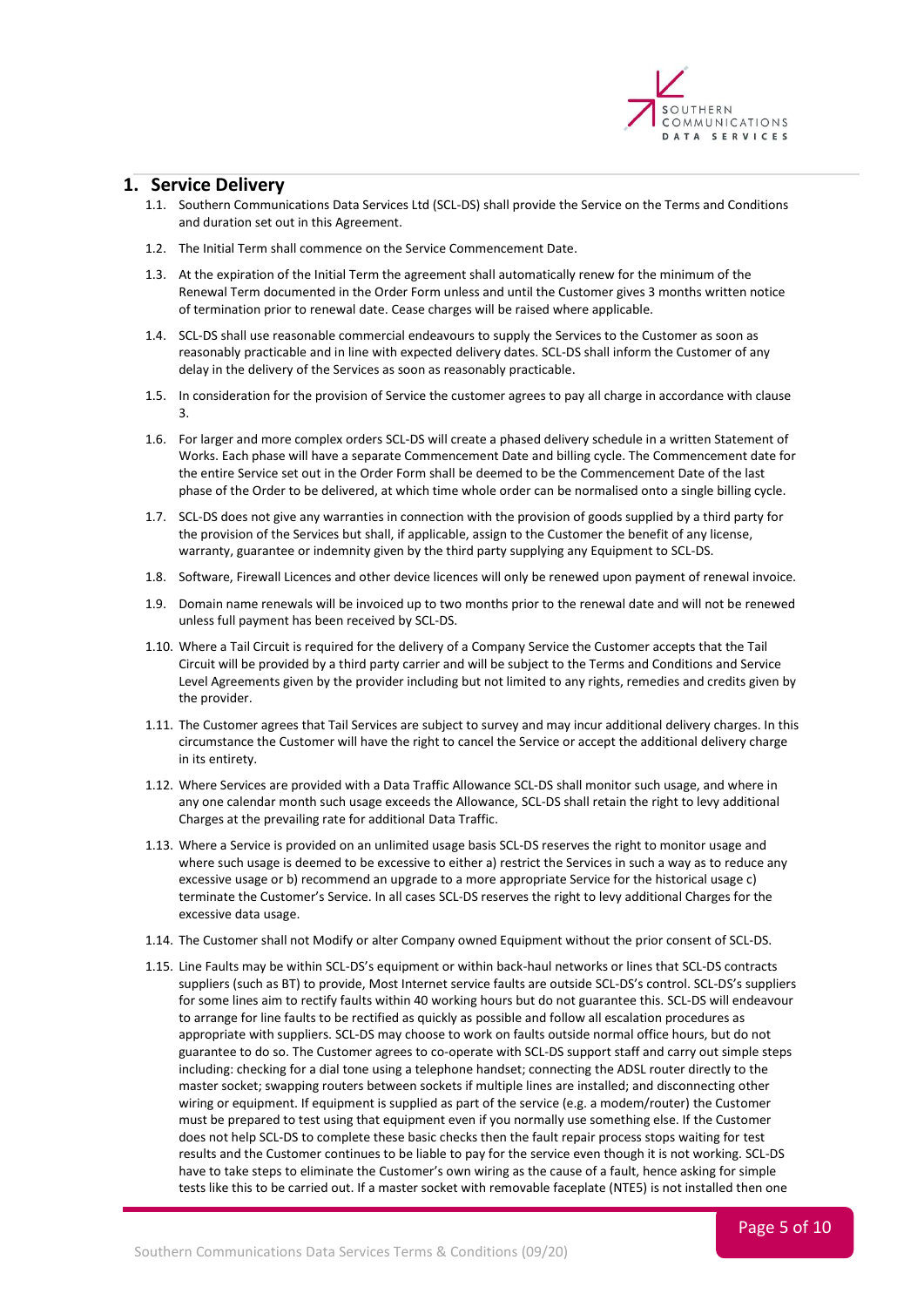

may have to be fitted by the Customers line supplier (at the Customers cost) to eliminate local wiring faults, or risk charges for an engineer visit. If an engineer is arranged, the Customer agrees to ensure that he has access during the agreed time slot. The Customer agrees to follow any directions given for dealing with the engineers. Failure to do so could mean that SCL-DS is charged unnecessarily, and in such cases these charges will be passed on to the Customer. If, after notifying SCL-DS of a fault, SCL-DS is unable to rectify the fault after 5 working days the Customer may opt to terminate service. If terminated within 14 days of reporting the fault SCL-DS will refund pro rata the amount charged for service for the period from date the fault was reported, and not charge the normal notice period or cease charge. This is the Customers full recourse for SCL-DS failing to fix a fault promptly. This does not apply where service is suspended for a breach of these terms, and the 5 working days does not include any time whilst waiting for the Customer to perform tests or reply to queries.

# <span id="page-5-0"></span>**2. Customer Obligations**

- 2.1. All notices and complaints including the right of cancellation are to be sent by the Customer to SCL-DS in writing at SCL-DS's address or by sending a fax to SCL-DS, and by SCL-DS to the Customer, at the Customer's registered address or as notified on commencement of the Agreement.
- 2.2. The Customer shall not send, transmit, make available, copy, retransmit, broadcast or publish (whether directly or indirectly) in whatever form any data, information or contractual rights, material or statement which infringes the Intellectual Property Rights (registered or unregistered) or contractual or statutory rights of any person or legal entity or the laws or statutory regulations relating to defamation, contempt, blasphemy, infringement of privacy or personal data rights and any equivalent or related laws in any territory in which they are or may be accessed or made available; or use the Services to obtain or offer or permit to be offered for profit or otherwise any material, images, displays or services which are erotic or pornographic including but not limited to any other material, images, displays or services which are offensive, illegal or immoral or which is in breach of any legal obligation.
- 2.3. The Customer warrants that it shall conduct its operations and shall use the Service in a manner that does not interrupt or affect the operations of SCL-DS Network and Computer Services in any adverse way.
- 2.4. The Customer agrees to cooperate with SCL-DS in carrying out its obligations to deliver the Service including but not limited to access to (a) Customer premises for installation, inspection, repair or replacement of equipment. (b) co-operation from Customer staff in diagnosing potential issues where SCL-DS service may be affected by any customer or 3<sup>rd</sup> party service.
- 2.5. The Customer shall take out and maintain at its own cost insurance against any property loss insuring the Equipment for its full replacement value against all usual risks until returned if applicable to SCL-DS.

# <span id="page-5-1"></span>**3. Payment**

- 3.1. The Customer shall be liable for all charges from the Service Commencement Date. Where applicable SCL-DS may invoice for recurring portion of services on a pro-rata basis. Any non-recurring charges relating to the Service shall become payable on the Service Commencement Date.
- 3.2. The Customer agrees to pay Charges relating to the provision of Services upon receipt of invoice unless credit terms have been agreed in writing.
- 3.3. Where requested by the Customer, SCL-DS may agree to allocate a credit limit which may be varied from time to time at SCL-DS's sole discretion.
- 3.4. If required by SCL-DS at any time, the Customer shall provide a deposit to be used as security against any pending Charges, which will be returnable to the Customer only when payment of all sums due.
- 3.5. If the Charges are not paid in accordance with SCL-DS's invoice, SCL-DS reserves the right to charge an administration fee from £40.00 (depending on the size of debt) and statutory interest at 8% over BoE base rate on outstanding invoices each only as permitted by Late Payment of Commercial Debts Regulation 2013 as amended from time to time. Neither SCL-DS nor the Customer shall be entitled to set off a credit against any amount owed to it by the other under the terms of this Agreement or under any other agreement prior to completion of this Agreement other than by mutual consent.
- 3.6. SCL-DS shall be entitled to vary the Charges by mutual consent or at the renewal date of the Agreement.
- 3.7. Where SCL-DS staff are requested to diagnose or provide assistance on technical issues that transpire to be the cause of Customer or 3<sup>rd</sup> party equipment or services then SCL-DS reserves the right to charge at a rate of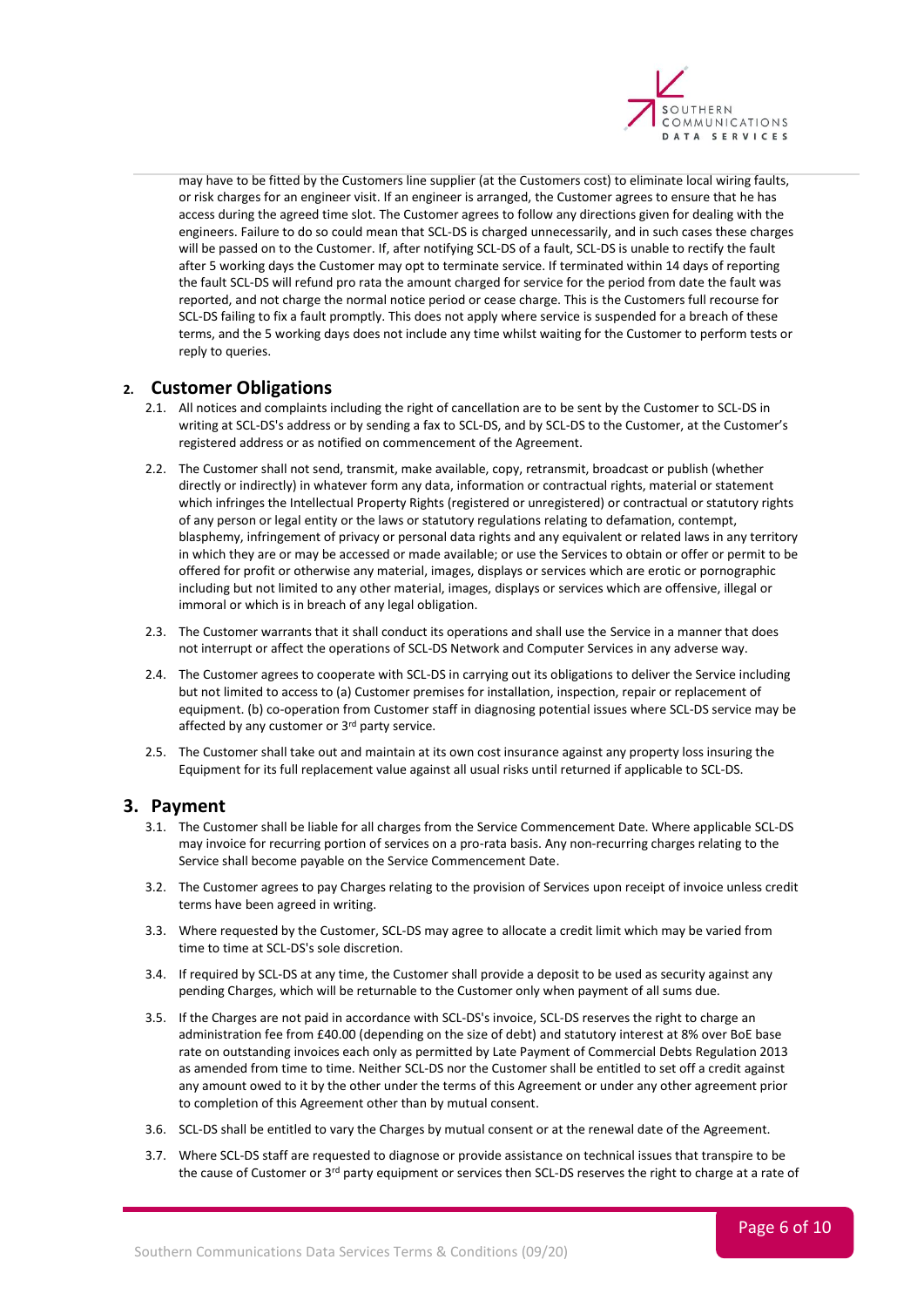

£100 per hour for providing such assistance. This will be documented and agreed with the Customer prior to any such charges being raised.

3.8. All prices exclude VAT at the prevailing rate unless otherwise stated.

# <span id="page-6-0"></span>**4. Termination & Suspension**

- 4.1. Either party may terminate this agreement by giving written notice 3 months prior to the expiration of the Initial Term or Renewal Term.
- 4.2. Upon termination of this Agreement the Customer shall be bound to pay any cease charge in effect in addition to any outstanding amount of the Charges in respect of the Services received up to and including the date of termination and SCL-DS agrees to refund in full the difference between the Charges for the Services received up to the date of termination and the amount actually received by SCL-DS from the Customer. The customer acknowledges that invoices relating to the supply of equipment or software licenses, establishment charges, configuration charges, installation services, domain name registrations, shipping & handling charges and additional traffic are non-refundable.
- 4.3. Upon Termination the Customer must at their own expense return any Equipment, in good condition, that is the property of SCL-DS. In the event that the Equipment is not returned by the Customer to SCL-DS in good condition, SCL-DS shall be entitled to compensation equal to the value of the cost of repairing the Equipment or if such Equipment cannot be repaired the cost of replacing the Equipment;
- 4.4. Either party may at any time by giving notice in a written and signed summary document, terminate this agreement without compensation to the other party if the other party shall become bankrupt, or if a body corporate pass a resolution or the court shall make an order that one party be wound up, otherwise than by way of amalgamation or reconstruction, or if a receiver or manager on behalf of a creditor shall be appointed, or if circumstances shall arise which entitles the court to make a winding up order.
- 4.5. SCL-DS reserves the right to terminate this Agreement or at our discretion modify the service provided, without notice upon any of the following events:- (a) the Charges and/or Additional Charges are outstanding for more than 20 calendar days; (b) the Customer is in breach of his obligations as set out Clauses 4.4, 4.7 and 4.8.
- 4.6. Termination or expiry of this Agreement for whatever reason shall not prejudice or affect any right of action or remedy which shall have occurred or shall accrue thereafter to either of the parties.
- 4.7. SCL-DS retains the right to suspend services if the Customer is in breach of any clause this agreement and the Customer is not in dispute with SCL-DS for the Service. SCL-DS will notify the Customer in writing giving three days' notice of the intention to suspend service.
- 4.8. Following the suspension of Services the Customer shall be obliged to apply for reconnection of access to the Services but SCL-DS shall not be obliged to reconnect access to the Services. On receipt of an application to reconnect SCL-DS may do one of the following: (a) reconnect as soon as reasonably practicable subject to payment of all Charges and/or Additional Charges and any amounts due (b) specify additional reasonable terms required by SCL-DS prior to agreeing access to the Services; (c) refuse to allow access to the Services on the basis that the breach or instruction or event which led to the suspension of access is unremedied or still remains as the case may be.

# <span id="page-6-1"></span>**5. Limit of Liability**

- 5.1. SCL-DS warrants to the Customer that the Services will be provided using reasonable care and skill but at times this will be subject to downtime caused by routine or emergency maintenance by SCL-DS or occasioned by third parties. SCL-DS will not be liable to the Customer or any third party for any consequential losses whatsoever caused by such downtime.
- 5.2. To the extent permitted by law, neither party shall be liable to the other (save as expressly provided for in this Agreement) and shall have no other obligations, duties or liabilities whatsoever in contract, tort or otherwise to the other party. So far as is permitted by law and subject to Clause 6 SCL-DS makes no warranty to the Customer as to the quality of the Service or Equipment or the fitness for purpose of the Equipment. In any event each party shall only be liable for material breaches of its obligations under this Agreement to the extent of 500 GBP per breach.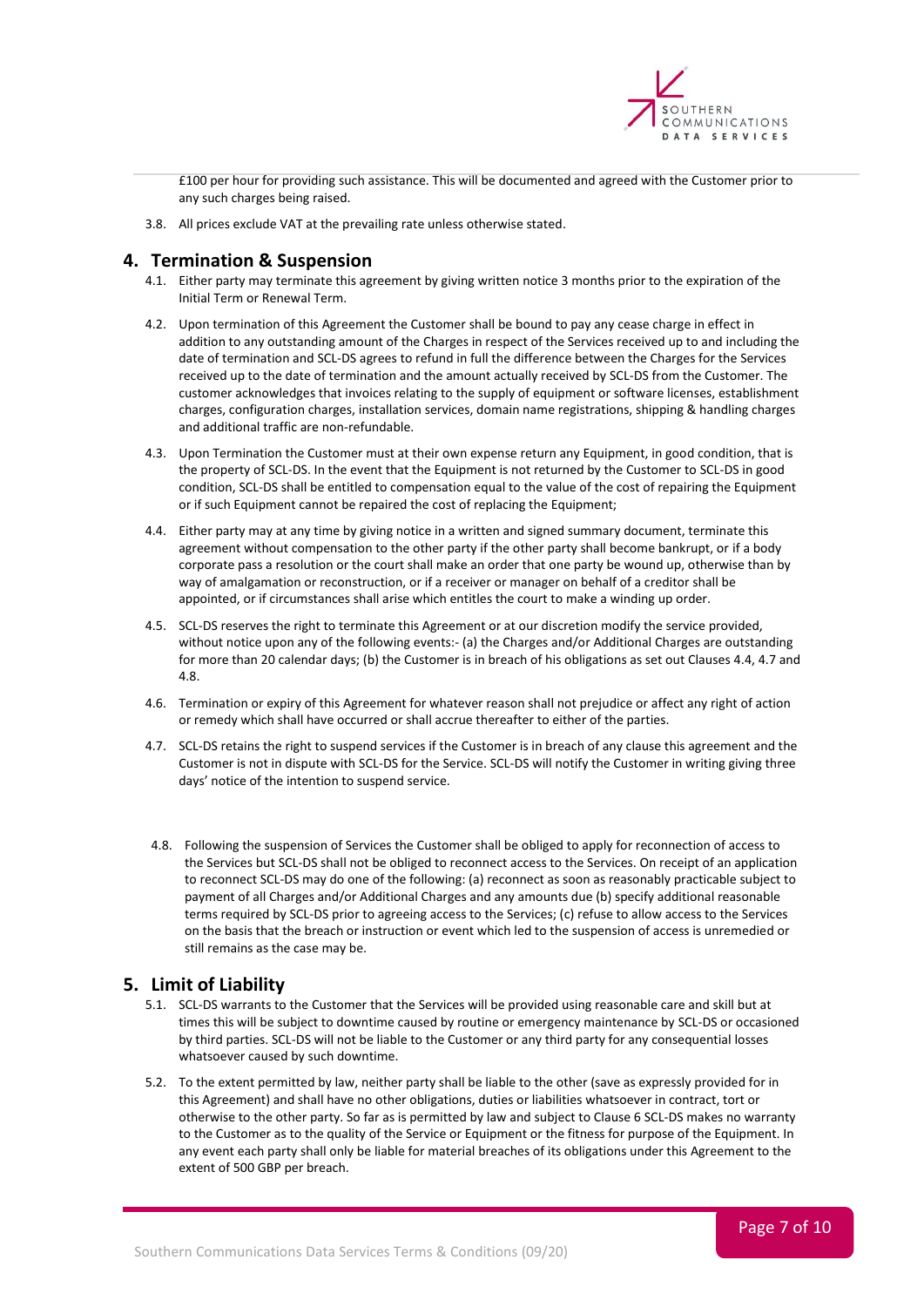

- 5.3. Neither party shall have any liability to the other party in respect of any breach of this Agreement for loss of revenue, business, anticipated savings or profits of any loss of use or value of any equipment or for any indirect or consequential loss howsoever arising.
- 5.4. SCL-DS will indemnify the Customer for claims made against the Customer by third parties for breach of their Intellectual Property Rights if such breach has been caused by the act, omission or otherwise of SCL-DS, its employees or agents.
- 5.5. The Customer may only make use of the Services for a legitimate and lawful purpose and ensure that it complies at all times with all relevant laws and obligations applicable to the Customer and all related laws in any territory in which the Customer is situated or in which the Customer's Website may be accessed or made available. The Customer must also obtain any relevant consents and approvals for the installation and use of the Equipment. SCL-DS will have no liability under this Agreement for failure to comply with its obligations in any case where the Customer does not comply with any such relevant laws or obligations or does not obtain such consents or approvals. Further guidelines are provided in SCL-DS's Acceptable Use Policy, Clause 7.
- 5.6. SCL-DS shall not be liable to the Customer for failure to deliver nor shall the Customer be liable to SCL-DS to take Services ordered under this Agreement when:(a) the failure is due to a cause outside that party's control including, but not limited to, acts of nature, war, terrorism, sabotage, fire, explosion, flood, action of any governmental authority, embargo, unavailability of raw materials supply, strike or labour dispute (except of the workforce of the party claiming force majeure), and (b) it gives notice of the event as soon as practicable to the other party and in any event within three days of becoming aware of the event.
- 5.7. A party claiming force majeure must use all reasonable efforts to avoid or mitigate the effect of the force majeure event. If a force majeure event continues for more than 60 days either party may give notice to the other to terminate this Agreement.

# <span id="page-7-0"></span>**6. Miscellaneous**

- 6.1. All Intellectual Property Rights of SCL-DS in any Equipment, Software, Modification and ancillary documentation shall at all times remain vested in SCL-DS.
- 6.2. All information, mail messages and other data stored on SCL-DS's computer system will be treated as private and solely the property of the Customer at all times and will not be duplicated, copied, reproduced or viewed publicly in any way except with express or implied permission of the Customer and/or for the purpose of SCL-DS's back up services and/or providing the Customer with the Services and/or for SCL-DS's own internal purposes such as market research and/or for compliance with SCL-DS's legal obligations.
- 6.3. Neither this Agreement or any rights or obligations hereunder may be assigned or transferred or subcontracted by the Customer in part or in whole to a third party, without the prior consent of SCL-DS such consent not to be unreasonably withheld. SCL-DS may on providing notice to the Customer assign this Agreement in part or in whole to any third party subject to the consent of the Customer, such consent not to be unreasonably withheld.
- 6.4. Nothing in this Agreement shall be taken as granting any rights expressly or impliedly whether contractual or statutory to persons other than SCL-DS and the Customer, whether by virtue of the Contracts (Rights of Third Parties) Act 1999 or otherwise.
- 6.5. Any notice, invoice or other document which may be given by either party under this Agreement shall be deemed to have been duly given if sent by first class post, or where the parties expressly agree by electronic mail or facsimile transmission, to such person and such address as either party shall nominate for this purpose from time to time.
- 6.6. Each party shall treat as confidential all information received by it from the other party relating to the other party's business, customers, strategies and plans, and such information may only be used for the purpose of this Agreement and may only be disclosed in strict confidence to its professional advisers or any person to whom disclosure is required by law, to its employees or subcontractors where reasonably necessary for the purposes envisaged by this Agreement, and where otherwise specifically permitted by this Agreement.
- 6.7. This Agreement shall be construed and governed in all respects in accordance with the Law of England and Wales and the English Courts shall have exclusive jurisdiction in respect of any disputes arising hereunder.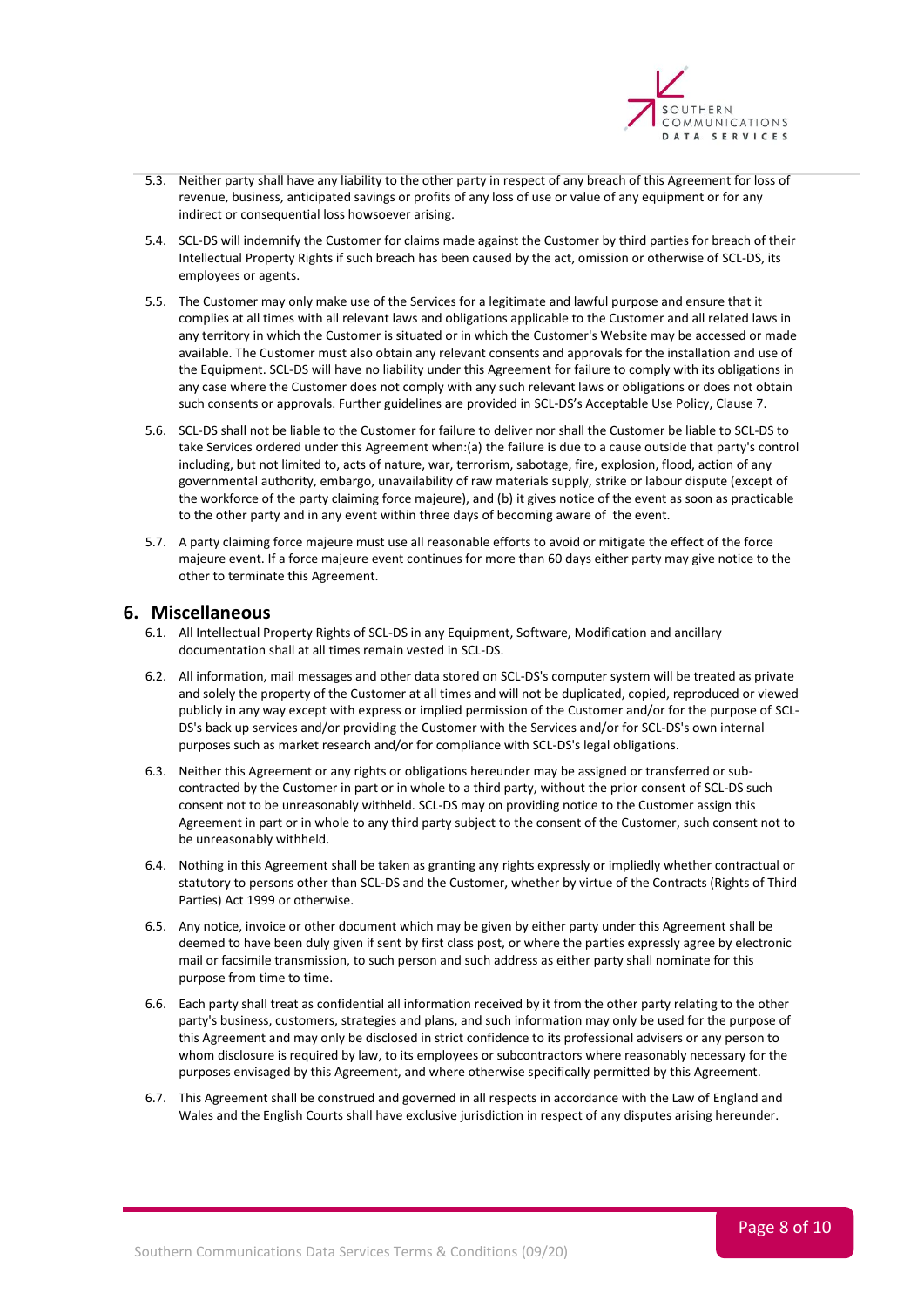

#### <span id="page-8-0"></span>7. **Acceptable Use Policy**

- 7.1. SCL-DS Services Limited (SCL-DS) has established this Acceptable Use Policy ("AUP") pertaining to the use of its Internet access, Networks, Hosting, Security and other services by Customers. This AUP is intended to prevent Customers from engaging in practices that are illegal or that impair the security and reliability of SCL-DS's or other parties' computer systems and networks. This AUP is not intended to be interpreted as or used as a substitute for the advice of legal counsel and each Customer is advised to obtain its own legal advice with respect to legal matters related to the use of the Internet.
- 7.2. This AUP may be revised by SCL-DS from time to time to address new developments and issues that arise from innovations, enhancements and inventions that affect the use of the Internet at large and SCL-DS's network in particular. Any such revisions adopted by SCL-DS's will be binding upon its Customers.
- 7.3. Customers may use SCL-DS's network and services only for lawful purposes. The use of SCL-DS's network and services in breach of any applicable laws of any jurisdiction is prohibited.
- 7.4. Customers may not use its connections or SCL-DS's to promote, offer or advocate any service or activity that can be reasonably construed as pornographic, that violates the right or privacy of any individual or entity, or that constitutes an illegal activity under any applicable law or regulation or order or decree of any court or government authority.
- 7.5. Customers are prohibited from:
	- 7.5.1. Using SCL-DS's network and services to transmit any information that violates or infringes any copyright, trade mark, patent, statutory, common law or proprietary right of any other person or entity;
	- 7.5.2. Using SCL-DS's network and services to transmit any information that contains any libellous statement;
	- 7.5.3. Circumventing or undermining the user authentication or security protocols of any host, network, or account or gaining unauthorised access to the computing systems or networks of other parties (referred to as "cracking" or "hacking");
	- 7.5.4. Interfering with service to any user, host, or network, (referred to as "denial of service attacks");
	- 7.5.5. Knowingly transmitting any computer virus or other programme that will have the effect of damaging or corrupting other Internet users' computer systems or networks;
	- 7.5.6. Sending unsolicited bulk mail messages ("junk mail" or "spam") of any kind (commercial advertising, political tracts and announcements);
	- 7.5.7. Posting the same or similar messages to large numbers or newsgroups (excessive cross-posting or multiple-posting, also known as "USENET spam");
	- 7.5.8. Forging header information;
	- 7.5.9. Soliciting mail for any other address other than that of Customer, except with the consent of the owner of that address;
	- 7.5.10.Forwarding or propagating chain letters or malicious email;
	- 7.5.11.Engaging in any application or use of Customer's network connection that overloads SCL-DS's network;
	- 7.5.12.Using IP multicast other than by means provided and co-ordinated by SCL-DS's; or using SCL-DS's network and services to impersonate another person or entity or misrepresent itself as having authority to represent another person or entity, including but not limited to SCL-DS's.
	- 7.5.13.In the event that you believe a domain name hosted by Southern Communications Group is being used for abusive or criminal purposes, including unsolicited mail, Business Email Compromise (BEC) or phishing, please contact [abuse@southern-comms.co.uk.](mailto:abuse@southern-comms.co.uk) Further advice can be found on th[e nominet](https://www.nominet.uk/complaints/#domains) website.
- 7.6. Customers may use their SCL-DS connection to link into other networks worldwide, provided that in all such cases, Customer complies in all respects with any applicable acceptable use policies of such networks.
- 7.7. Customers are responsible for all uses of the connections by other persons, whether or not such use or person was authorised by Customer. All matters set forth in this AUP that apply to Customers shall also apply to all users of the connections by their employees and other users.